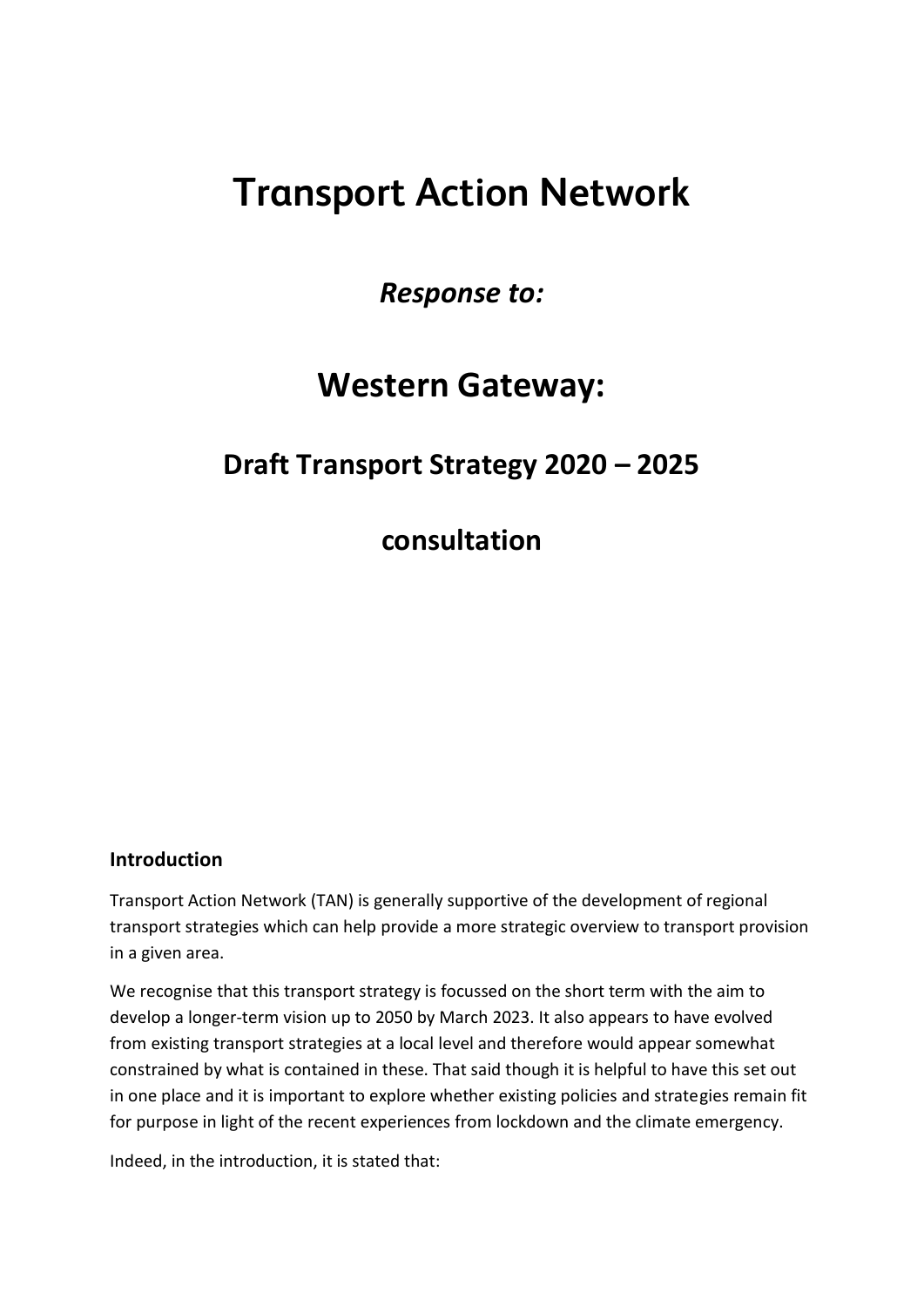*All improvements identified will include the overarching need to decarbonise the transport network in line with the government's emerging Transport Decarbonisation Plan. Due to the scale of this challenge the STBs are in a better position to take strategic leadership of this matter on behalf of its local authority members.*

On page 7 the draft strategy also states:

*To maintain the quality of our environment it is vital to consider transport improvements appropriate to their setting, which also does not diminish the quality of life and the characteristics of our built and natural environments.*

We also welcome the fact that the impacts changes arising out of coronavirus have been reflected to some extent within the strategy, particularly around giving a higher profile to cycling.

The one thing that is not clear is how stakeholders, including the voluntary sector and local residents will be included in the strategic partnership groups that will be set up to aid the development of the longer-term plan up to 2050. This is something we would urge Western Gateway to correct and is something we may be able to help with, certainly around local transport groups.

#### **Key Concerns**

Our key concerns with the strategy are:

- 1. Lack of clear strategic vision to decarbonise transport in the region
- 2. The vision that is provided lacks any assessment as to its likely effectiveness (pages 16/17) – it's not enough to talk about decarbonisation, it has got to be embedded in every policy and action
- 3. The large number of significant road schemes, over 20 in total is an investment in carbon intensive infrastructure that the Committee on Climate Change has said we need to change. It will increase carbon emissions at a time when we need to be rapidly reducing them. The road schemes will also impact negatively on the region's nationally and internationally important environmental and historical assets.
- 4. The lower number of sustainable transport schemes, which in an era of decarbonisation would be expected to be in the overwhelming majority. Instead only around 13 significant sustainable transport schemes are listed.
- 5. The failure to recognise the role of digital connectivity in helping reduce the need to travel and that it requires significant investment

The Committee on Climate Change in its latest progress report to Government<sup>1</sup> specifically stated that:

<sup>&</sup>lt;sup>1</sup> [Reducing UK emissions, Progress Report to Parliament,](https://www.theccc.org.uk/wp-content/uploads/2020/06/Reducing-UK-emissions-Progress-Report-to-Parliament-Committee-on-Cli.._-002-1.pdf) Committee on Climate Change, June 2020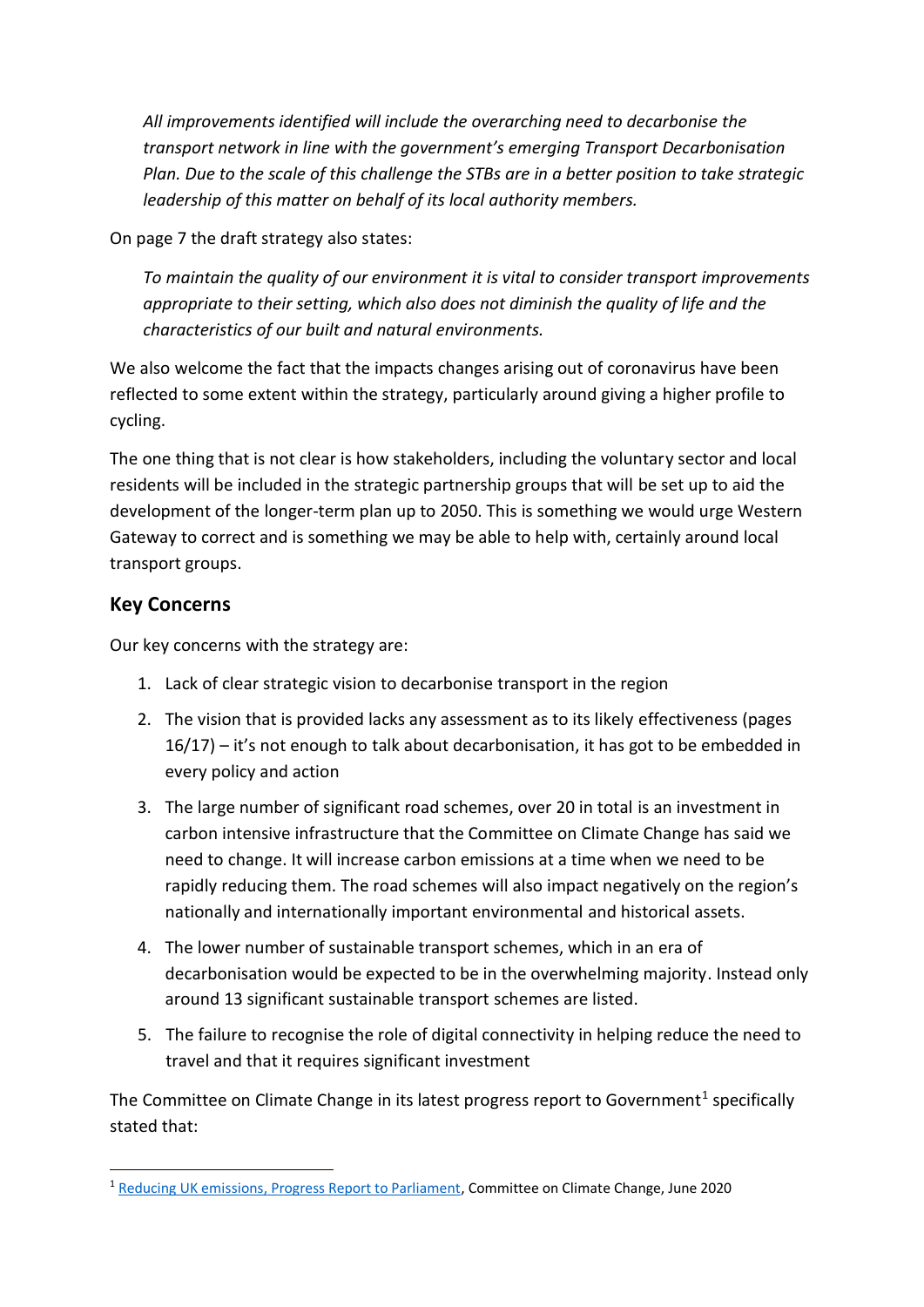*Investments in new long-life high-carbon infrastructure could lock in high global emissions for years to come. (p130)*

*The recovery package must also avoid taking actions that would lock in high emissions or high-carbon activities. (p157)*

However, our main objection to this strategy is that despite the fine words about decarbonisation and modal shift, there is little of substance within the strategy to turn this into a reality. Some of the sustainable transport proposals will no doubt have a positive impact but how well they will succeed in achieving modal shift is questionable when at the same time there are so many road schemes increasing capacity. There is a real danger that the expansion of the road network will increase traffic and swamp any shift to more sustainable modes. In fact, it's likely to undermine it.

The key thing is that there is no assessment at the strategic level of the carbon and other impacts that this plan will have. There appears to be no Strategic Environmental Assessment to provide feedback on the proposals which are likely to increase carbon. The issue is that short-term actions are incredibly important in ensuring that carbon from transport is rapidly cut, especially since transport is the stand out sector in having failed to reduce emissions of any note since 1990.

By focussing on so much road building, the plan is locking in large amounts of carbon for construction and during operation. Despite the drive to electrification, most of the cars on the road in 2030, or 2032, will still be driven by an internal combustion engine. Even the Department for Transport has recognised in its consultation on the Transport Decarbonisation Plan that we need to use our cars less<sup>2</sup>. Research commissioned by Friends of the Earth highlights how we will need traffic reduction between 20 – 60% by 2030 depending on how quickly decarbonisation happens elsewhere<sup>3</sup>. Yet none of this manifests itself in the strategy other than being talked about at a superficial level.

Even then the words can be quite weak, talking of "minimised increase in car-based travel" (page 20) rather than the decrease necessary. While ambitions for cycling are weak when considering access to public transport, only suggesting it for the first and last mile (pages 16 & 19). This might be appropriate for walking, but for cycling it should be up to the first or last 5 miles and with e-bikes this could be even further. E-bikes barely feature in this strategy yet recent research suggests they could be significant in decarbonising transport<sup>4</sup>.

In terms of solutions which have been overlooked, this strategy still focusses on the physical transport infrastructure, unlike other regions, such as England's Economic Heartland (EEH), which are looking far more seriously at connectivity, rather than mobility. Western Gateway needs to consider where investment in faster and rural broadband could reduce the need to

<sup>&</sup>lt;sup>2</sup> Page 3, [Decarbonising Transport: Setting the Challenge,](https://assets.publishing.service.gov.uk/government/uploads/system/uploads/attachment_data/file/878642/decarbonising-transport-setting-the-challenge.pdf) Department for Transport, March 2020

<sup>&</sup>lt;sup>3</sup> [More than electric cars,](https://policy.friendsoftheearth.uk/insight/more-electric-cars) Friends of the Earth, February 2019

<sup>&</sup>lt;sup>4</sup> E-bike carbon savings – [how much and where?,](https://www.creds.ac.uk/publications/e-bike-carbon-savings-how-much-and-where/) CREDS, University of Leeds, May 2020